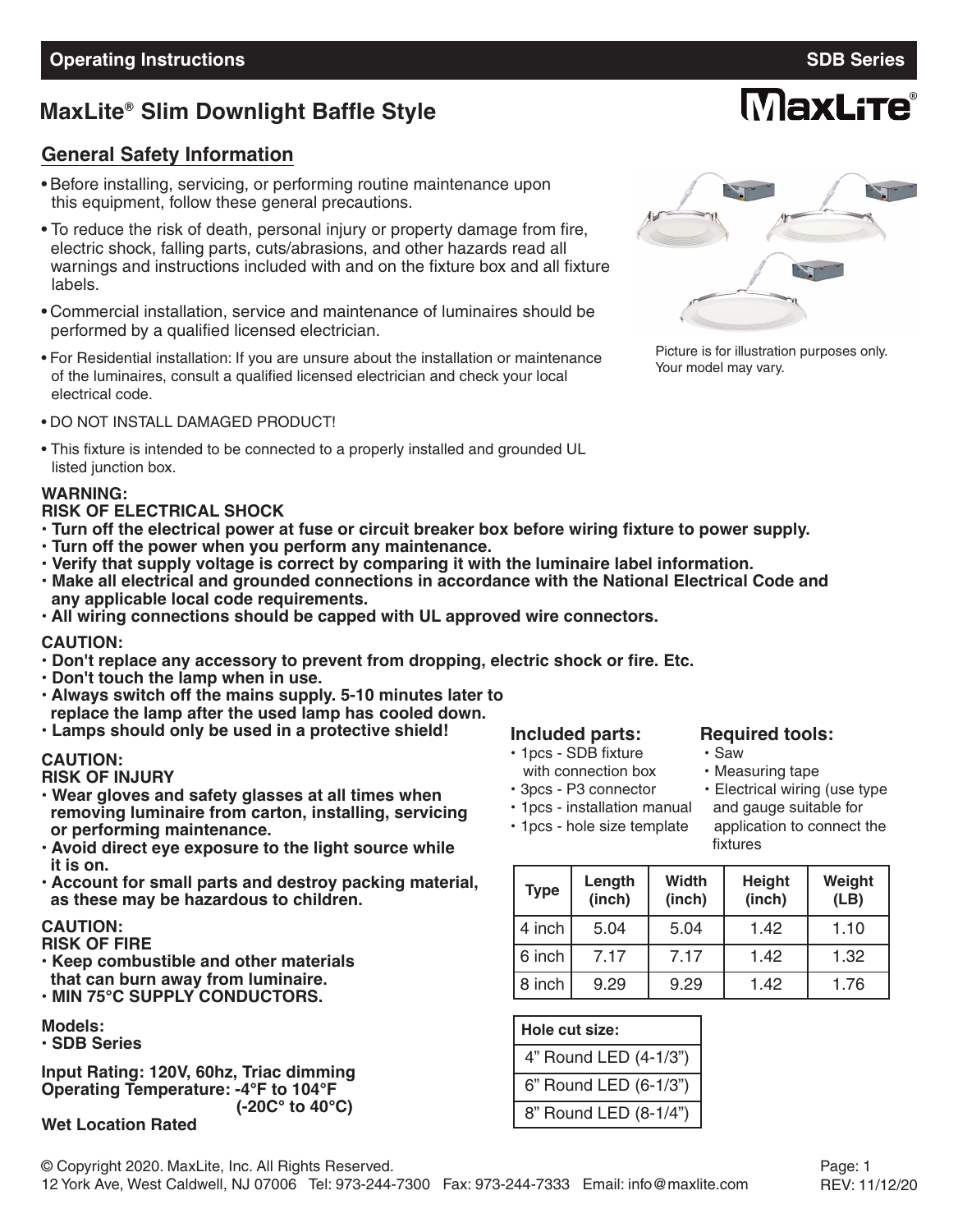# **MaxLite Slim Downlight Baffle Style ®**

**(+) LINE**

**(-) COMMON**

**GROUND**

## **General Wiring Diagram**

**CAUTION:** Turn off electrical power at fuse or circuit breaker box before wiring fixture to the power supply.

### **Input Rating: 120V, 60hz, Triac dimming**

Black = Line White  $=$  Neutral Green = Ground

## **Installation Instructions**

**NOTE:** For wet location installation, after fixture is installed on ceiling, put silicone glue to seal the gap between fixture and ceiling.

- **1.)** Make sure the POWER IS TURNED OFF from the electrical panel before starting installation or maintenance.
- **2.)** Locate a suitable position to place the fixture and open a hole in accordance to the cut-hole dimensions (refer to cut-hole template for appropriate size.)
- **3.)** Run the electrical wire from the switch (power supply), through the mounting hole.
- **4.)** Open the hardware box swing cover and remove the appropriate knockouts.
- **5.)** Insert the electrical supply cable through the knockout.
- **6.)** Wire box using supplied quick connect push-in terminals.
	- Connect green ground wire of cable to green wire on box.
	- Connect white wire of cable to white wire of box.
	- Connect black wire of cable to black wire of box. (**Fig. 1**)
- **7.)** Place all wiring and connections back into the box and close the cover. For remodel applications, insert the junction box into ceiling. (**Fig. 2**)
- **8.)** Use the CCT switch on the connector cable to select 2700K, 3000K, 3500K, 4000K or 5000K. (**Fig. 3**)
- **9.)** Push the spring loaded clips on the fixture upwards and insert fixture base into the mounting hole. Release the clips and the fixture will be pulled flush to the ceiling. For airtight installations, install the foam gasket between the fixture and ceiling (**Fig. 4**)
- **10.)** Once assembly is complete, turn on power to confirm the fixture is working properly.



**BLACK**

**WHITE**

**GREEN**



**CCT Tunable Switch**

 $\widetilde{\mathbb{Y}^{\vee\vee}}$ 



Fig. 2





**Light Fixture**

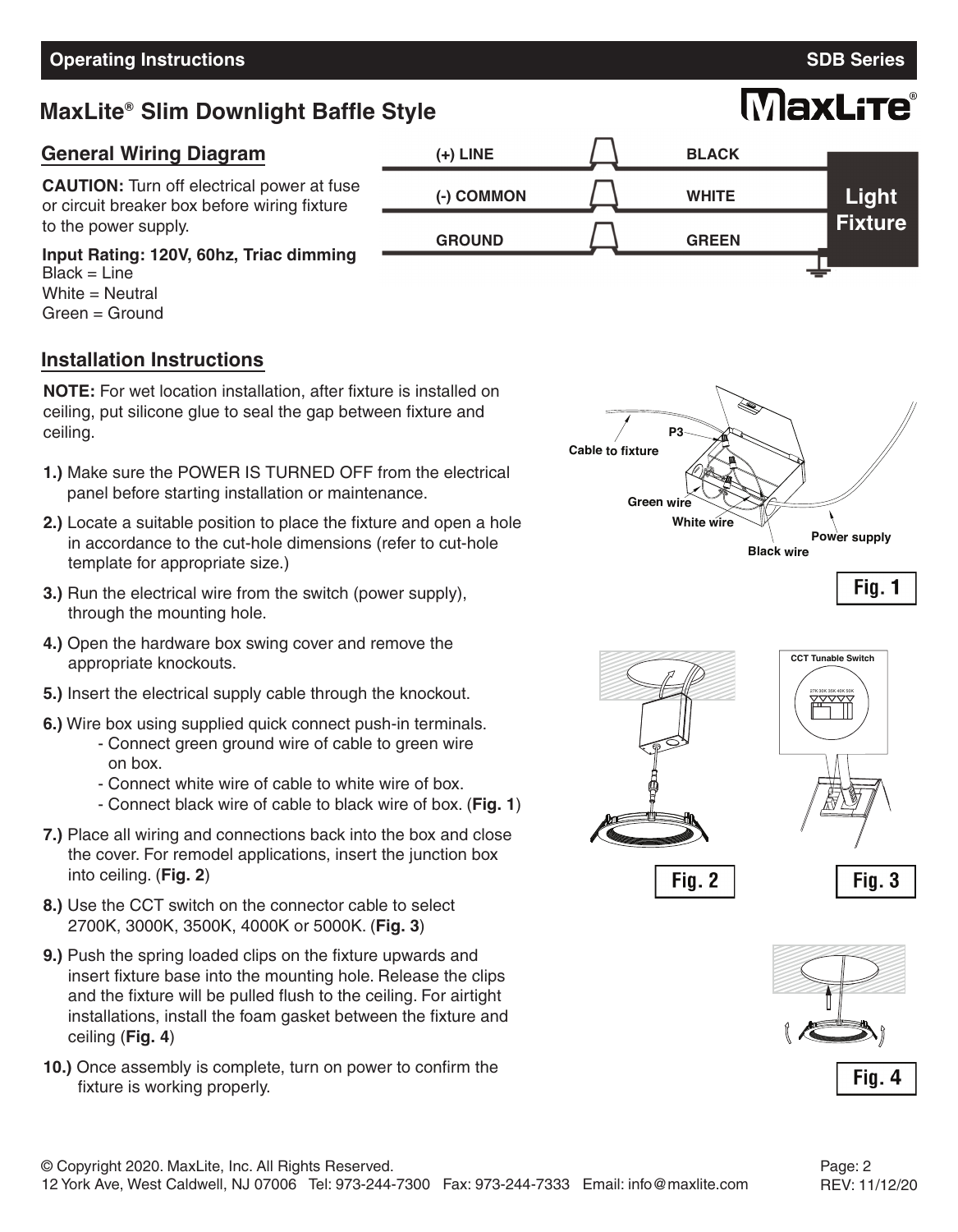# **MaxLite Slim Downlight Baffle Style ®**

# **MaxLite®**

## **Warranty Information**

MaxLite Inc. warrants its products for a minimum period of **FIVE (5)** years from the date of original purchase from MaxLite or its authorized distributor/dealer (the "Warranty Period"), as follows: If a Product fails to operate during the Warranty Period as a result of defects in materials or workmanship, MaxLite will, at its option, repair it, replace it with the same or like Product.

Please refer to Maxlite's website (at http://maxlite.com/resources/warranties) for the complete terms and conditions of our warranty.

Limitation of Liability

THE FOREGOING WARRANTY IS EXCLUSIVE, AND IS THE SOLE REMEDY FOR ANY AND ALL CLAIMS, WHETHER IN CONTRACT, IN TORT OR OTHERWISE ARISING FROM THE FAILURE OF PRODUCT AND IS IN LIEU OF ALL OTHER WARRANTIES, EXPRESS OR IMPLIED, INCLUDING ALL WARRANTIES OF MERCHANTABILITY OR FITNESS FOR A PARTICULAR PURPOSE, WHICH WARRANTIES ARE HEREBY EXPRESSLY DISCLAIMED TO THE EXTENT PERMITTED BY LAW AND, IN ANY EVENT, SHALL BE LIMITED TO THE WARRANTY PERIOD SPECIFIED ABOVE. THE LIABILITY OF MAXLITE SHALL BE LIMITED TO THE TERMS OF THE EXPRESS WARRANTY SET FORTH HEREIN. IN NO EVENT WILL MAXLITE BE LIABLE FOR ANY SPECIAL, INCIDENTAL OR CONSEQUENTIAL DAMAGES INCLUDING, WITHOUT LIMITATION, DAMAGES RESULTING FROM LOSS OF USE, PROFITS, BUSINESS OR GOODWILL, LABOR COSTS, REMOVAL OR INSTALLATION COSTS, DECREASE IN THE LIGHT OUTPUT OF THE LAMP, AND/OR DETERIORATION IN THE LAMP'S PERFORMANCE, WHETHER OR NOT MAXLITE HAS BEEN ADVISED OF THE POSSIBILITY THEREOF. UNDER NO CIRCUMSTANCES SHALL MAXLITE'S ENTIRE LIABILITY FOR A DEFECTIVE PRODUCT EXCEED THE PURCHASE PRICE OF THAT PRODUCT. WARRANTY SERVICES PROVIDED UNDER THESE TERMS AND CONDITIONS DO NOT ENSURE THE UNINTERRUPTED OPERATION OF PRODUCTS; MAXLITE SHALL NOT BE LIABLE FOR DAMAGES CAUSED BY ANY DELAYS INVOLVING WARRANTY SERVICE.

This Limited Warranty gives you specific legal rights and you may also have other rights that may vary from state to state. Because some states or jurisdictions do not allow the exclusion or limitation of liability for consequential or incidental damages, this limitation may not apply to you.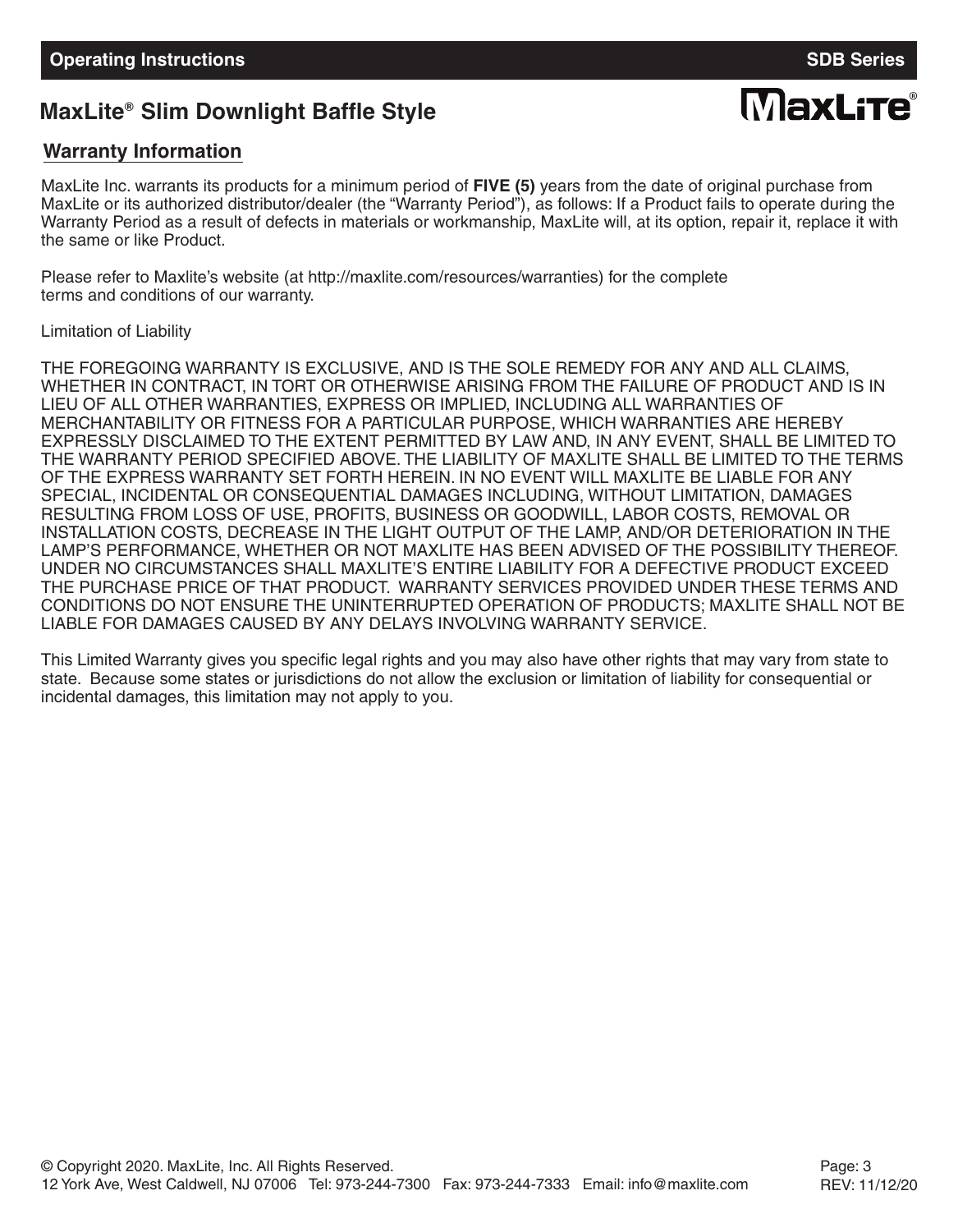**MaxLite** 

# **MaxLite Éclairage vers le bas profile mince, style déflecteur ®**

### **Consignes générales de sécurité**

- Avant l'installation, la réparation ou la réalisation des opérations ordinaires d'entretien de cet équipement, suivez ces précautions générales.
- Pour réduire le risque de décès, de blessure corporelle ou de dommage matériel provoqué par incendie, choc électrique, chute d'objets, coupures / abrasions et autres risques, lisez tous les avertissements et les instructions qui accompagnent l'emballage du luminaire et toutes les étiquettes du luminaire.
- L'installation commerciale, la réparation et l'entretien des luminaires seront effectués par un électricien qualifié et autorisé.
- Pour l'installation résidentielle: Si vous avez des doutes concernant l'installation ou l'entretien des luminaires, veuillez consulter un électricien qualifié et autorisé et vérifiez les dispositions du code électrique local.
- NE PAS INSTALLER DE PRODUITS ENDOMMAGÉS!
- Ce luminaire a été conçu pour être connecté à une boîte de jonction homologuée UL, correctement installée et reliée à la terre.

### **AVERTISSEMENT: RISQUE DE CHOC ÉLECTRIQUE**

- **• Débrancher l'alimentation électrique au fusible ou au disjoncteur avant de connecter le luminaire à la source d'alimentation.**
- **• Débranchez l'alimentation lorsque vous effectuez des travaux d'entretien.**
- **• Vérifiez si la valeur de la tension d'alimentation est correcte en la comparant aux informations dans le tableau sur l'étiquette du luminaire.**
- · Réalisez toutes les connexions électriques et de terre en conformité avec le code électrique national et les **éventuelles exigences locales applicables du code.**
- **• Toutes les connexions électriques seront terminées avec des connecteurs pour fils approuvés UL.**

### **PRÉCAUTION:**

- **• Ne remplacer aucun accessoire, afin de prévenir le risque de chute, choc électrique ou incendie. Etc.**
- **• Ne pas toucher à la lampe lorsqu'elle est utilisée.**
- **• Toujours débrancher l'alimentation principale. Attendre 5 à 10 minutes avant de remplacer la lampe, afin de lui permettre de refroidir.**
- **• Les lampes ne seront utilisées qu'avec leur enveloppe de protection!**

### **PRÉCAUTION: RISQUE DE BLESSURE**

- **• Portez des gants et des lunettes de sécurité en tout temps, lorsque vous enlevez le luminaire de son emballage, lors de l'installation, la réparation ou les travaux d'entretien.**
- **• Évitez l'exposition directe des yeux à la source de lumière si le luminaire est allumé.**
- **• Comptabilisez les composants de dimensions réduites et éliminez l'emballage, parce qu'il peut représenter un risque pour les enfants.**

### **PRÉCAUTION: RISQUE D'INCENDIE**

- **• Garder les matériaux combustibles et les autres matériaux qui peuvent brûler à distance du luminaire.**
- **• CONDUCTEURS D'ALIMENTATION MIN 75°C.**

### **Modèles:**

**• Série SDB**

**Tension d'entrée nominale: 120V, 60Hz, Variateur à triac Température de fonctionnement: -4°F to 104°F (-20C° to 40°C) Convient aux endroits humides**

# **Composants compris: Outils nécessaires:**

- 1 pièce luminaire SDB à boîtier de connexion • Mètre ruban
- 3 pièces Connecteur P3 Câblage électrique (utiliser
- 1 pièce Manuel d'installation le type et le diamètre

• 1 pièce - Gabarit de découpe adéquatà l'application pour

connecter les luminaires

| <b>Type</b> | Longueur<br>(pouces) | Largeur<br>(pouces) | <b>Hauteur</b><br>(pouces) | <b>Poids</b><br>(livres) |
|-------------|----------------------|---------------------|----------------------------|--------------------------|
| 4 pouces    | 5.04                 | 5.04                | 1.42                       | 1.10                     |
| 6 pouces    | 7.17                 | 7.17                | 1.42                       | 1.32                     |
| 8 pouces    | 9.29                 | 9.29                | 1.42                       | 1.76                     |

| Dimension de découpe |  |  |  |  |
|----------------------|--|--|--|--|
| LED 4" rond (4-1/3") |  |  |  |  |
| LED 6" rond (6-1/3") |  |  |  |  |
| LED 8" rond (8-1/4") |  |  |  |  |



L'image est pour des fins d'illustration seulement. Votre modèle peut être différent.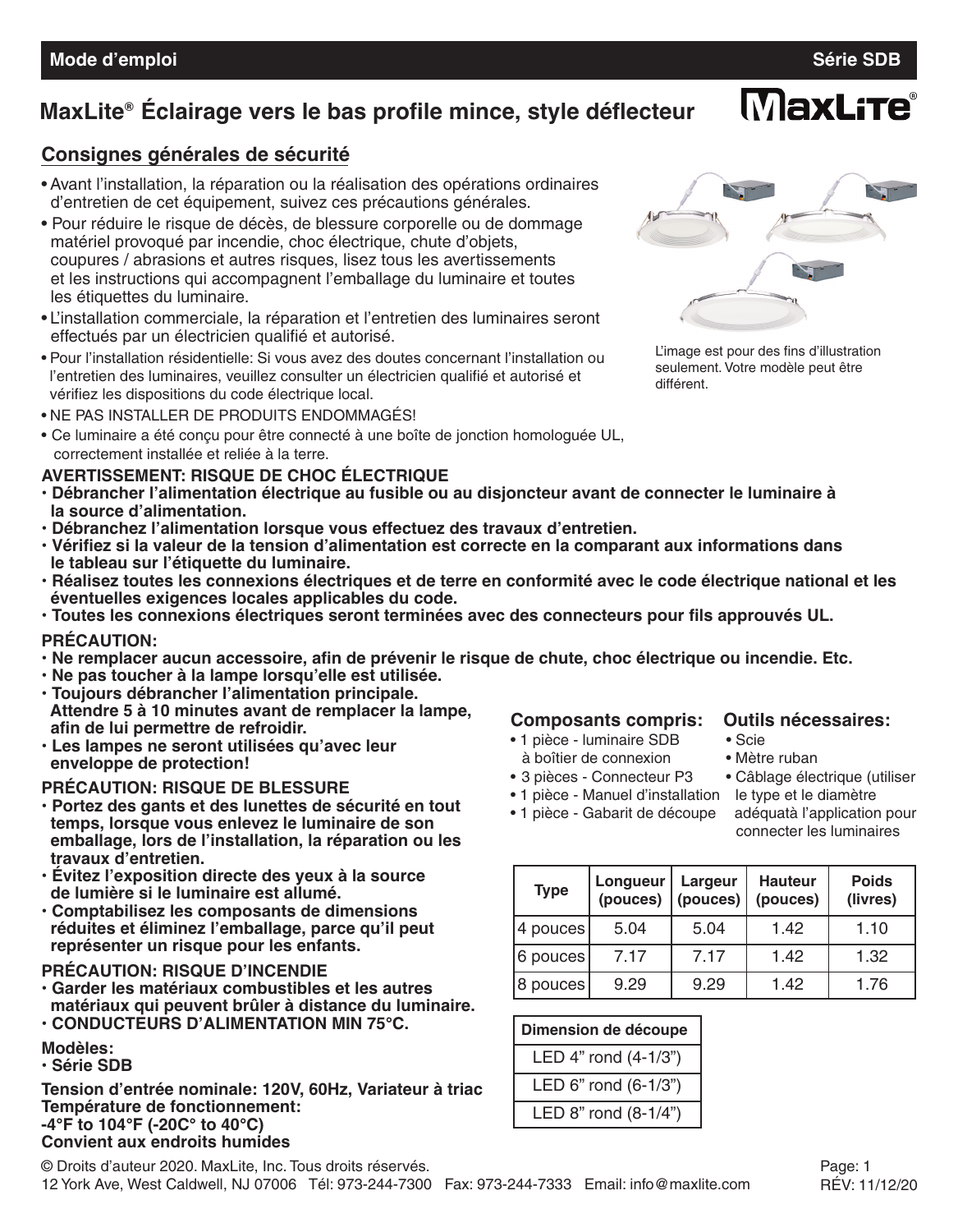# **MaxLite Éclairage vers le bas profile mince, style déflecteur ®**

# **MaxLite®**



**Variateur à triac** Noir = Phase Blanc = Neutre  $Vert = Terre$ 

### **Instructions d'installation**

**REMARQUE:** Pour l'installation dans des endroits humides, après avoir installé le luminaire sur le plafond, ajouter de l'adhésif silicone pour étanchéifier l'espace entre le luminaire et le plafond.

- **1.)** S'assurer que l'ALIMENTATION EST COUPÉE au panneau électrique avant de commencer l'installation ou les travaux d'entretien.
- **2.)** Trouver une position adéquate pour le luminaire et découper un espace en conformité avec les dimensions du gabarit de découpe (voir la dimension adéquate sur le gabarit de découpe.)
- **3.)** Faire passer le fil d'alimentation de l'interrupteur (source d'alimentation), à travers le trou de montage.
- **4.)** Ouvrir le couvercle pivotant et enlever les entrées adéquates.
- **5.)** Insérer le câble d'alimentation par l'entrée de câble.
- **6.)** Câbler le boîtier à l'aide des terminaux à connexion rapide.
	- Connecter le fil vert de terre du câble au fil vert du boîtier.
	- Connecter le fil blanc du câble au fil blanc du boîtier.
	- Connecter le fil noir du câble au fil noir du boîtier (**Fig. 1**)
- **7.)** Mettre tout le câblage et les connexions dans le boîtier et fermer le couvercle. Pour les applications de remodelage, insérer le boîtier de jonction dans le plafond. (**Fig. 2**)
- **8.)** Utiliser le commutateur TCP sur le câble du connecteur pour sélectionner 2700K, 3000K, 3500K, 4000K ou 5000K. (**Fig. 3**)
- **9.)** Pousser les pinces à ressorts du luminaire vers le haut et insérer la base du luminaire dans l'orifice de montage. Libérer les pinces pour encastrer le luminaire dans le plafond. Pour une installation étanche, utiliser la garniture en mousse entre le luminaire et le plafond (**Fig. 4**)
- **10.)** Une fois l'assemblage terminé, allumer le luminaire pour confirmer son fonctionnement.







Fig. 2